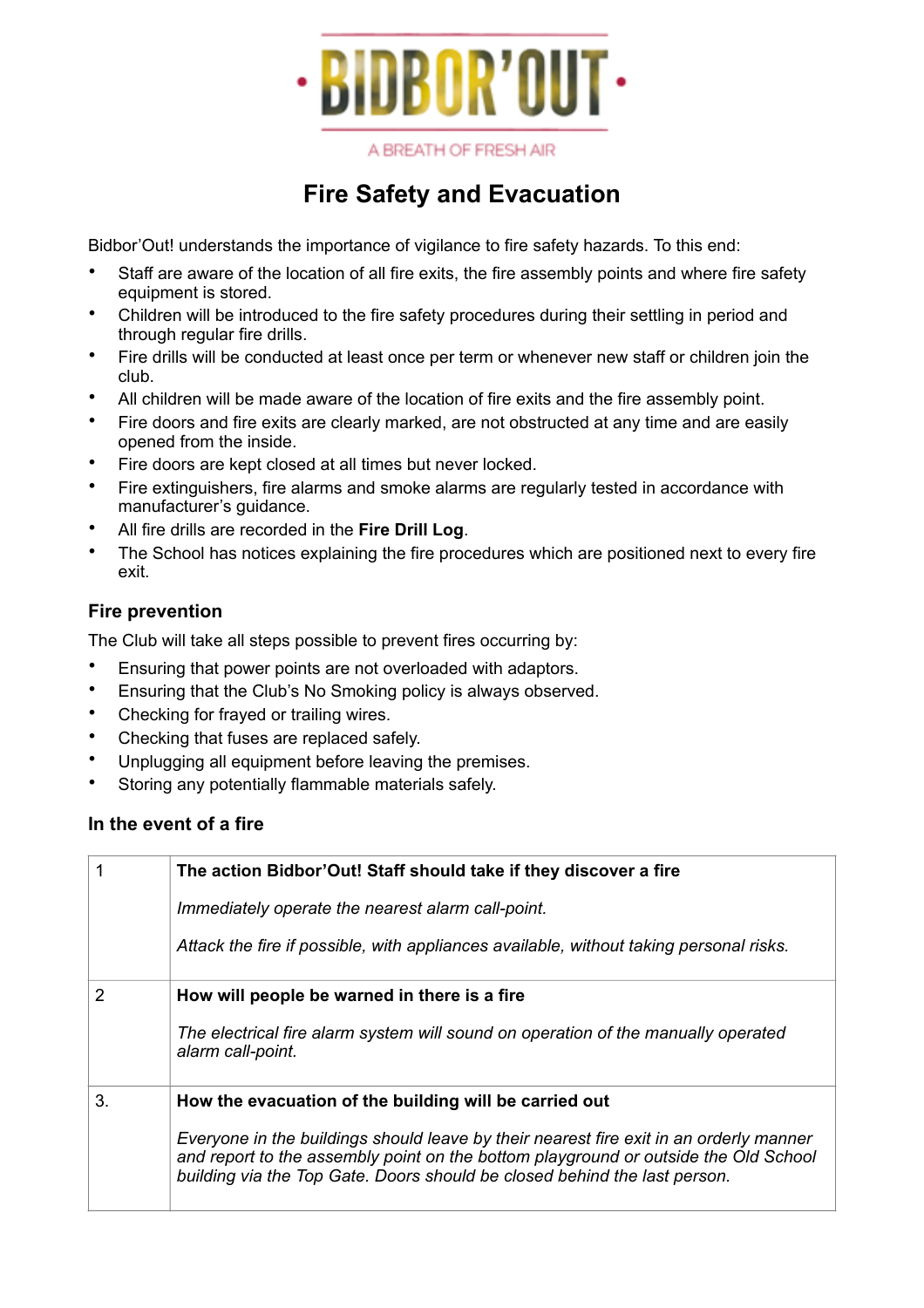| 4. | Identification of escape routes                                                                                                                                                                                                                                                                                                                                                                                                                                                                                     |
|----|---------------------------------------------------------------------------------------------------------------------------------------------------------------------------------------------------------------------------------------------------------------------------------------------------------------------------------------------------------------------------------------------------------------------------------------------------------------------------------------------------------------------|
|    | All exit doors can be used as escape routes.                                                                                                                                                                                                                                                                                                                                                                                                                                                                        |
|    | The staircases, steps and routes leading to the bottom playground are protected<br>routes.                                                                                                                                                                                                                                                                                                                                                                                                                          |
| 5. | Fire fighting equipment provided                                                                                                                                                                                                                                                                                                                                                                                                                                                                                    |
|    | Fire extinguishers are located in circulation areas and near fire exit doors.                                                                                                                                                                                                                                                                                                                                                                                                                                       |
| 6. | Duties and identity of Bidbor'Out! staff with specific responsibilities in the event<br>of fire.                                                                                                                                                                                                                                                                                                                                                                                                                    |
|    | On hearing the alarm:                                                                                                                                                                                                                                                                                                                                                                                                                                                                                               |
|    | All staff will usher visitors out of the building and assemble at their nearest assembly<br>points.                                                                                                                                                                                                                                                                                                                                                                                                                 |
|    | Staff will ensure:                                                                                                                                                                                                                                                                                                                                                                                                                                                                                                  |
|    | Their areas are cleared of people<br>٠                                                                                                                                                                                                                                                                                                                                                                                                                                                                              |
|    | ٠<br>Registers are collected on the way out                                                                                                                                                                                                                                                                                                                                                                                                                                                                         |
|    | ٠<br>The Fire Brigade is called.                                                                                                                                                                                                                                                                                                                                                                                                                                                                                    |
|    | ٠<br>A roll call is made to ensure everyone is out.                                                                                                                                                                                                                                                                                                                                                                                                                                                                 |
| 7. | Arrangements for the safe evacuation of people identified as being especially at<br>risk, such as contractors, those with disabilities, members of the public and<br>visitors.                                                                                                                                                                                                                                                                                                                                      |
|    | Visitors: The host / staff member must take responsibility for any visitor they may<br>have and ensure they leave the building by the nearest exit.<br>Contractors: must be given information about fire procedures and leave the<br>٠<br>building at the nearest exit.<br>People with disabilities: Specific arrangements may need to be made for those<br>٠<br>with disabilities. These arrangements may be made with the assistance of the<br>Area Health and Safety Adviser. For specific actions see appendix. |
| 8. | How will the Fire Brigade and any necessary emergency services be called and<br>who will be responsible for doing this.                                                                                                                                                                                                                                                                                                                                                                                             |
|    | On hearing the alarm the Fire Safety Officer will Dial 999 and ask for the Fire<br>$\bullet$<br>Brigade or other emergency service as appropriate.<br>The Manager will call the Fire Brigade in the absence of the Fire Safety Officer<br>$\bullet$<br>(this may be best achieved using a mobile phone)                                                                                                                                                                                                             |
| 9. | Procedures for liasing with the Fire Brigade on arrival and notifying them of any<br>specific risks, e.g. the location of highly flammable materials.                                                                                                                                                                                                                                                                                                                                                               |
|    | Fire Safety Officer (or Manager in their absence) will liaise with the Fire Brigade<br>٠<br>on their arrival. Any Bidbor'Out! staff to hand gate keys to Fire Brigade if<br>necessary.                                                                                                                                                                                                                                                                                                                              |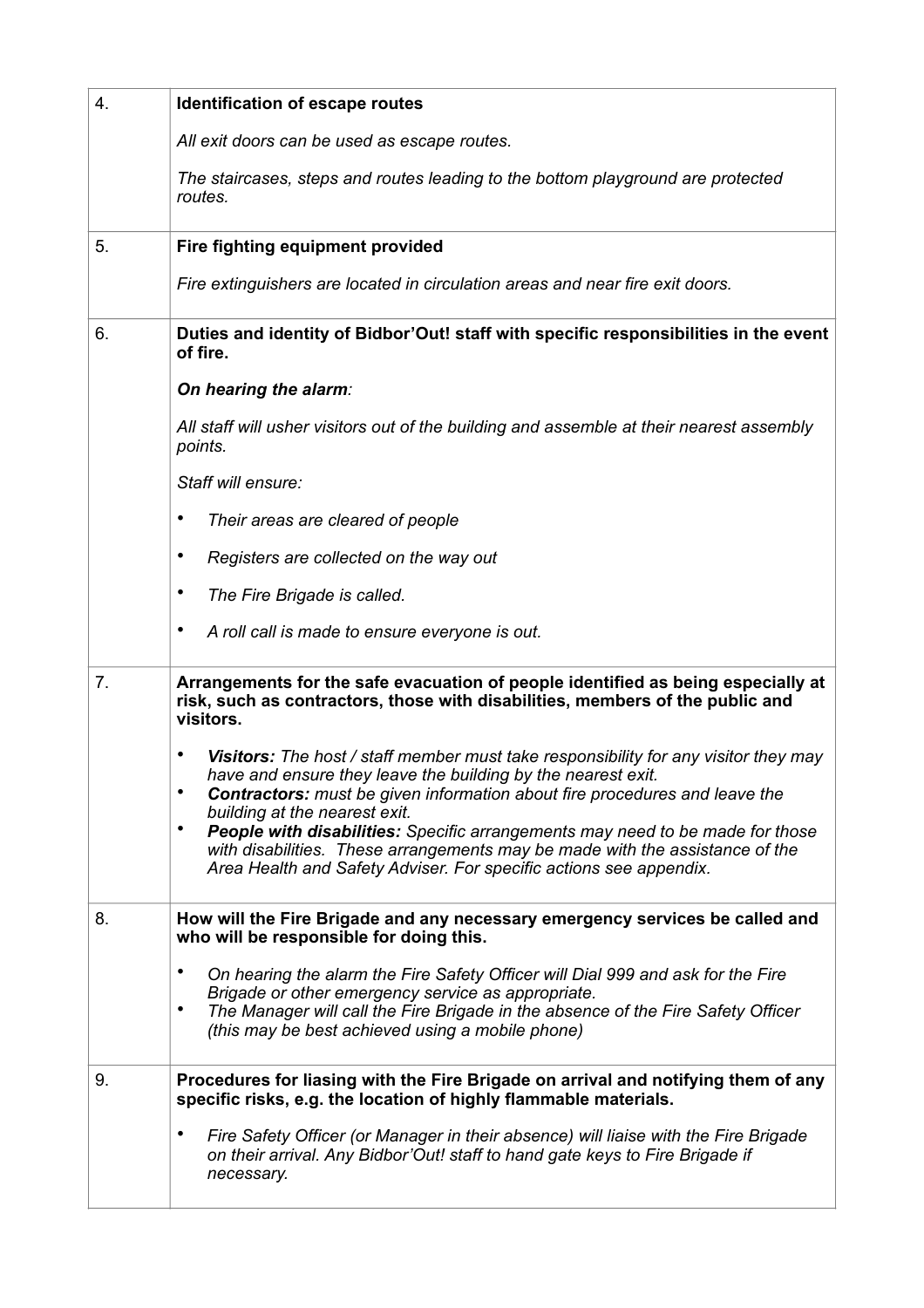| 10. | The following arrangements and training is given to staff:                                                                                                                                                                                                                                                                                                                                                                                                                                                                                                                 |  |
|-----|----------------------------------------------------------------------------------------------------------------------------------------------------------------------------------------------------------------------------------------------------------------------------------------------------------------------------------------------------------------------------------------------------------------------------------------------------------------------------------------------------------------------------------------------------------------------------|--|
|     | All staff: Fire Drills once per term<br>$\bullet$<br>All staff: Fire briefing once a year (may be in conjunction with fire drill)<br>$\bullet$<br>Fire Warden training: for designated Fire Safety Officer<br>$\bullet$<br>Record of training to be kept within Fire Manual<br>$\bullet$<br>Training to reviewed on a yearly basis and planned into budget<br>$\bullet$<br>Fire Exit route maps are on the back of all classroom doors and displayed in<br>$\bullet$<br>communal spaces<br>Fire bells tested weekly on a rotational basis by school caretaker<br>$\bullet$ |  |

#### **Summary**

- The children will immediately be escorted out of the building(s) to their nearest assembly point using the nearest marked exit.
- No attempt will be made to collect personal belongings, or to re-enter any building after evacuation.
- The premises will be checked by the Fire Safety Officer and the register will be collected, providing that it is safe to do so.
- If anyone is missing from the register, the emergency services will be informed.
- If the register is not available the manager will use the emergency contacts list (which is kept at Breath Of Fresh Air's registered office) to contact parents or carers.
- If the Fire Safety Officer is not present at the time of the incident, the manager will assume responsibility.

### **Responsibilities of the Fire Safety Officer**

The Club's Designated Fire Safety Officer is Natasha Znamenskaya.

The Fire Safety Officer is responsible for liaising with the School and agreeing the fire safety risk assessment and for ensuring that all Bidbor'Out! staff are made aware of fire safety procedures during their Induction period.

The Fire Safety Officer should liaise with the local Fire and Rescue Service for further advice and should ensure that Emergency Contact details are recorded at the front of the register and a copy stored off premises.